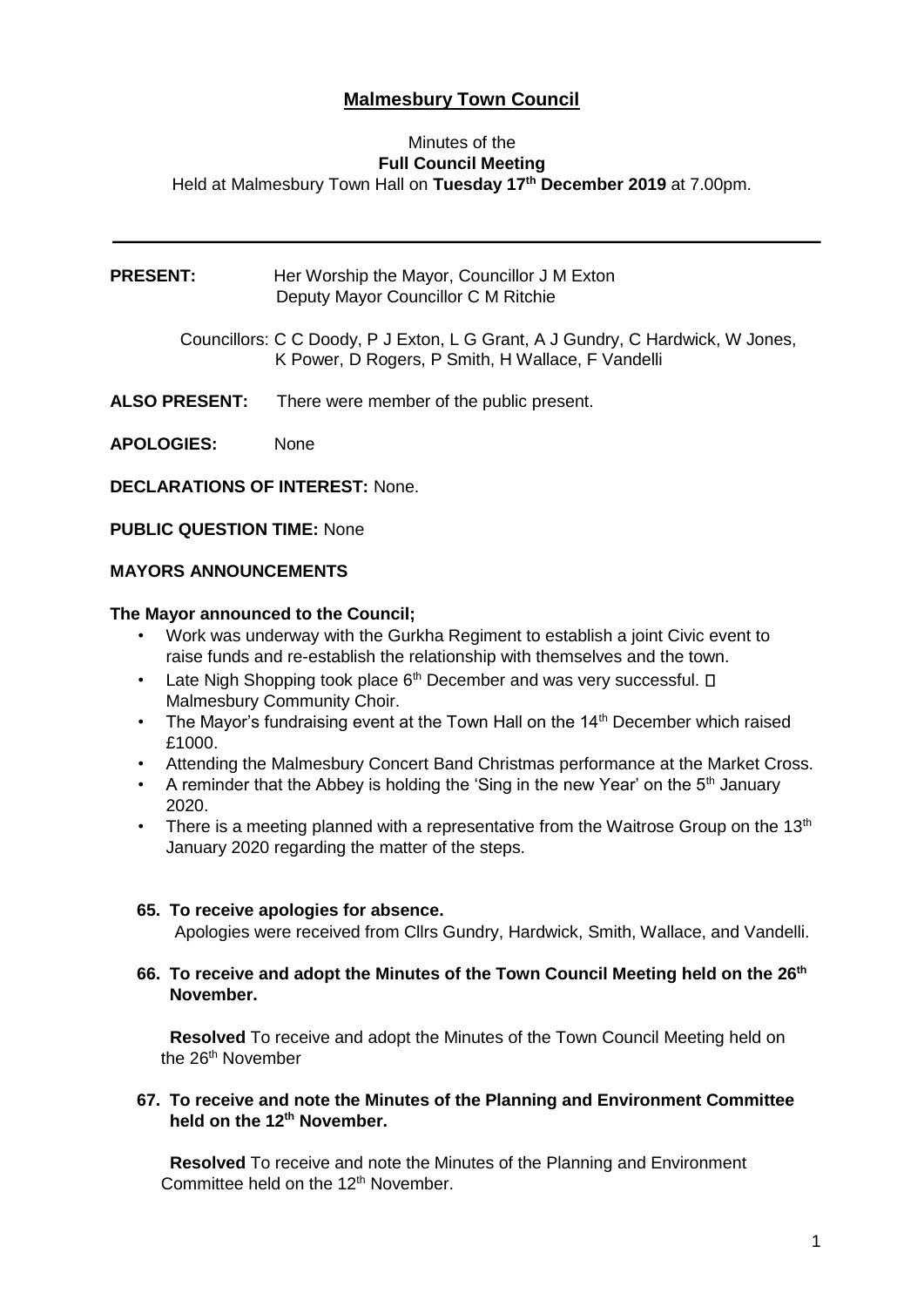#### **68. To receive and note the Minutes of the Policy and Resources Committee held on the 9th October.**

This item was removed by Cllr J Exton as the minutes of the  $9<sup>th</sup>$  October were approved at Full Council on the 26<sup>th</sup> November.

# **69. To agree the council budget and precept for 20/21. (As outlined in Report No. 1a and 1b)**

The Town Clerk gave an overview of the budget proposal for 2020-21. Cllr Jones informed the Council that this had been scrutinised by the Policy and Resources Committee on the 4<sup>th</sup> December. Cllr Gundry raised the matter of accountability by the Town Team to the Council as if they are receive the support stated. Cllr Ritchie reassured the Council that the Town team would undertake to provide reports to the Council o tier work.

**Resolved** to set a precept for 1920/21at £457,587, with a rise of 2.5%.

**70. Nominate and elect a Community Area Transport Group representative.** Cllr P Exton nominated himself as the CATG representative until the end of the democratic year 2019/20. This was seconded by Cllr J Gundry.

**Resolved** Cllr P Exton to be the CATG representative until the end of the democratic year 2019/20.

#### **71. To nominate and elect members to form a Neighbourhood Plan Review Group. (As outlined in Report No. 2, and appendix A)**

Cllr K Power reported the Policy and Resources Committee's recommendation to the Full Council and to form a Neighbourhood Plan Working Group to do a Neighbourhood plan that would ensure a plan was in place from 2026-2036. Consideration was given to the scope of this plan, and who should be invited to Contribute.

#### **Resolved**

- 1. For the Town Clerk to contact Wiltshire Council Spatial Planning to make arrangements for the drawing up of the 'statement of agreement/common ground' to be signed by the Mayor on behalf of the Town Council.
- 2. To establish a Neighbourhood Plan Working Group (NPWG) (to report to Full Council). The membership of the NPWG to be Cllrs Doody, Ritchie, P Exton, Power, and Grant.
- 3. For the Town Clerk to work with Cllr Power to initiate a meeting of the NPWG and local stakeholders as well as Councillors as soon as practicable ion the new year.

#### **72. Request for support for Community Climate Action Day. (As Outlined in Report No. 3)**

Cllr Vandelli reported to the Council the work of the Policy and Resources Committee Environmental and Climate Protection Sub Committee and request for a budget of £150 and use of the Town Hall to support a community engagement event, namely a 'Community Climate Action Day' on January 11<sup>th</sup> 2020.